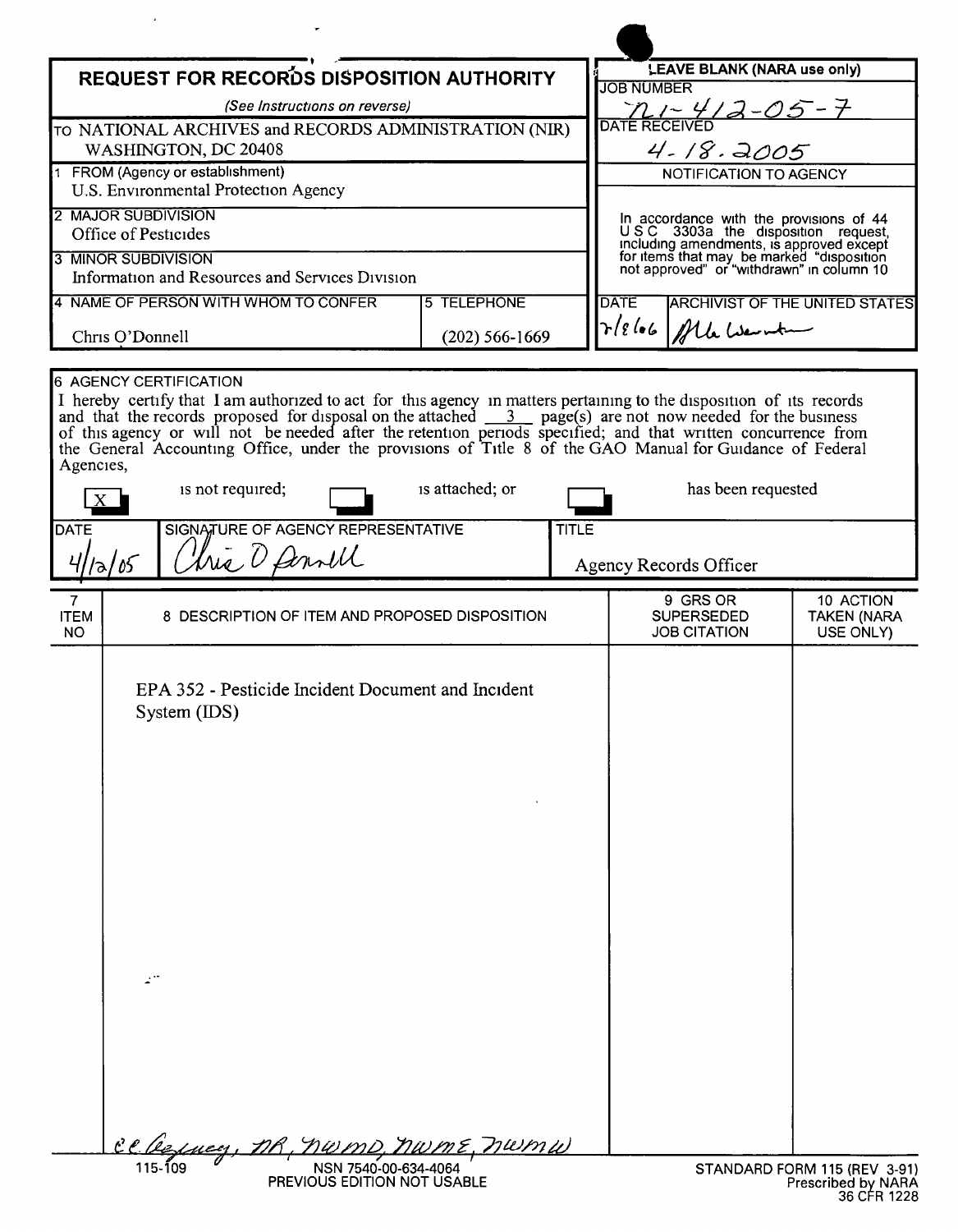# **EPA Records Schedule 352**

Status: Final, *10/3112009*

Title: Pesticide Incident Data System

Program: Pesticides

Applicability: Headquarters

Function: 108-025-06-01 - Ensure Safe Use of Pesticides

## NARA Disposal Authority:

This schedule authorizes the disposition of the record copy in any media (media neutral), excluding any records already in electronic form. Records designated for permanent retention must be transferred to the National Archives In accordance with NARA standards at the time of transfer.

•  $N1-412-05-7$ 

## Description:

Includes correspondence, statistical and narrative documents, summary data related to accidents and incidents under the Federal Insecticide, Fungicide and Rodenticide Act (FIFRA), as amended, Section 6 (a)(2) adverse health effects reported by industry, government agencies, and the public. The data is used to provide statistics on pesticide accidents involving human, animal, and environmental mjunes, It also serves as a retrieval system to the incident files used in cherrncal reviews of pesticide products to defend or deny a registration,

IDS replaces the Pesticide Incident Reporting Monitoring System Master FIle, the Pesticide Episode Report System, and Pesticide Incident Documents.

#### Disposition Instructions:

Item a: Electronic software program

The Office of Prevention, Pesticides and Toxic Substances, Office of Pesticide Programs, Information Technology and Resources Management Division, Information Services Branch at Headquarters is responsible for the disposition of this item.

- • Disposable
- Destroy when no longer needed to ensure access to, and use of, the electronic records throughout the authonzed retention period.

Item b: Electronic data for Incident Data System (IDS)

The Office of Prevention, Pesticides and Toxic Substances, Office of Pesticide Programs, Information Technology and Resources Management Division, Information Services Branch at Headquarters IS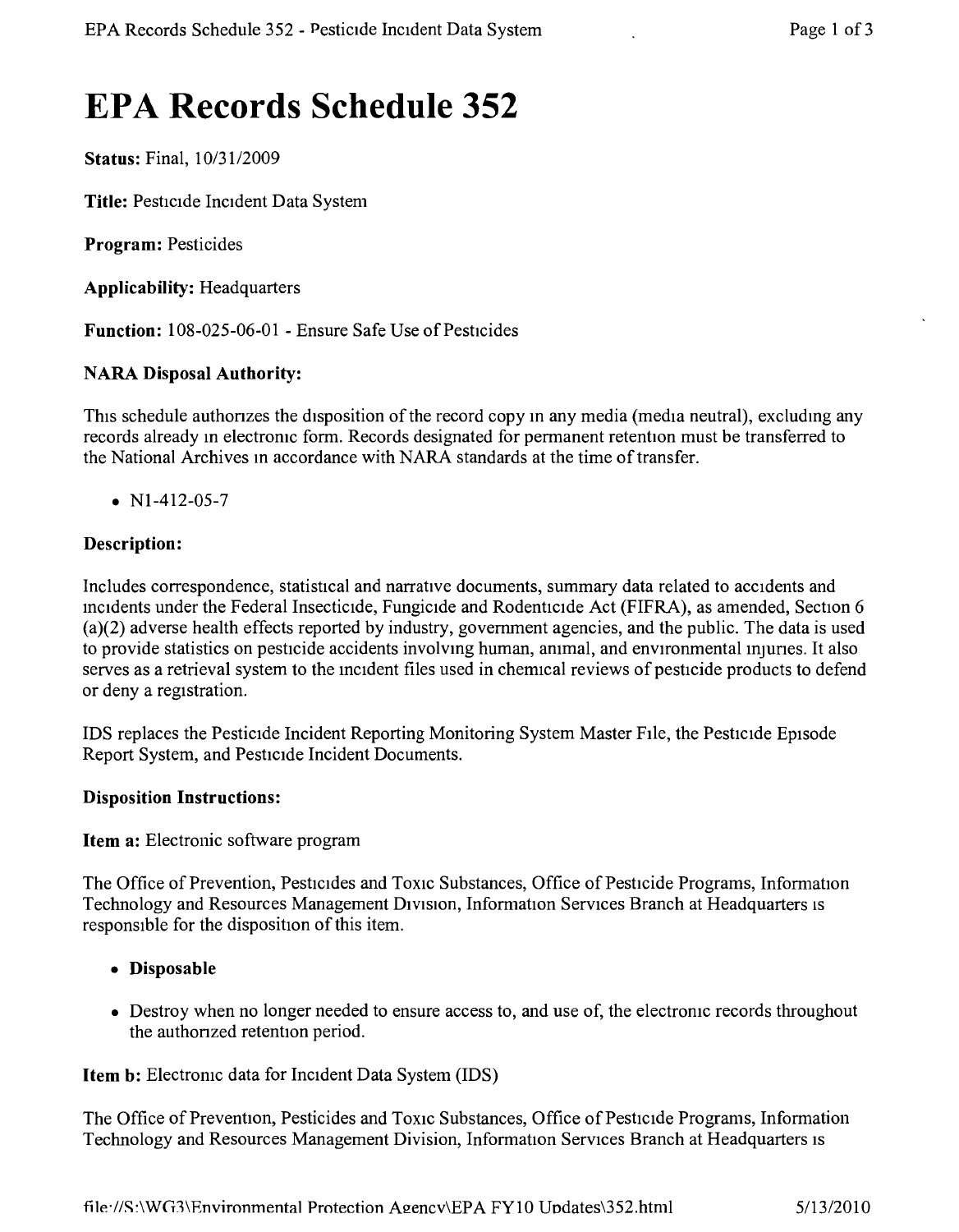responsible for the disposition of this item.

- **• Permanent**
- Transfer to the National Archives when 50 years old, as specified in 36 CFR 1235.44-1235.50 or standards applicable at the time.

**Item c:** Source documents (reports)

- **• Disposable**
- Close file annually.
- Destroy 20 years after file closure.

**Item d:** System mput

- **• Disposable**
- Follow instructions for EPA 171.

**Item e:** System output and reports

- **• Varies**
- File with related records and follow instructions for the related records.

#### **Item f:** System documentation

The Office of Prevention, Pesticides and Toxic Substances, Office of Pesticide Programs, Information Technology and Resources Management Division, Information Services Branch at Headquarters IS responsible for the disposition of this item.

- **• Permanent**
- Transfer to the National Archives those records necessary to document how the system captures, manipulates, and outputs data, as specified in 36 CFR 1235.44-1235.50 or standards apphcable at the time. Documentation is transferred with the electronic data (item b).

#### **Guidance:**

Since 2002, incident reports are being scanned and imaged onto CD-ROM. Prior to that time, all incident reports were in microfiche, all of which have been retired.

Records containing sensitive information must be shredded or otherwise definitively destroyed to protect confidentiality.

System indexes and incident data in electronic format are transferred to NARA's Center for Electronic Records. The index file is organized by product name. The first transfer will consist of all index records with associated images, and subsequent transfers will occur when the incident images are transferred